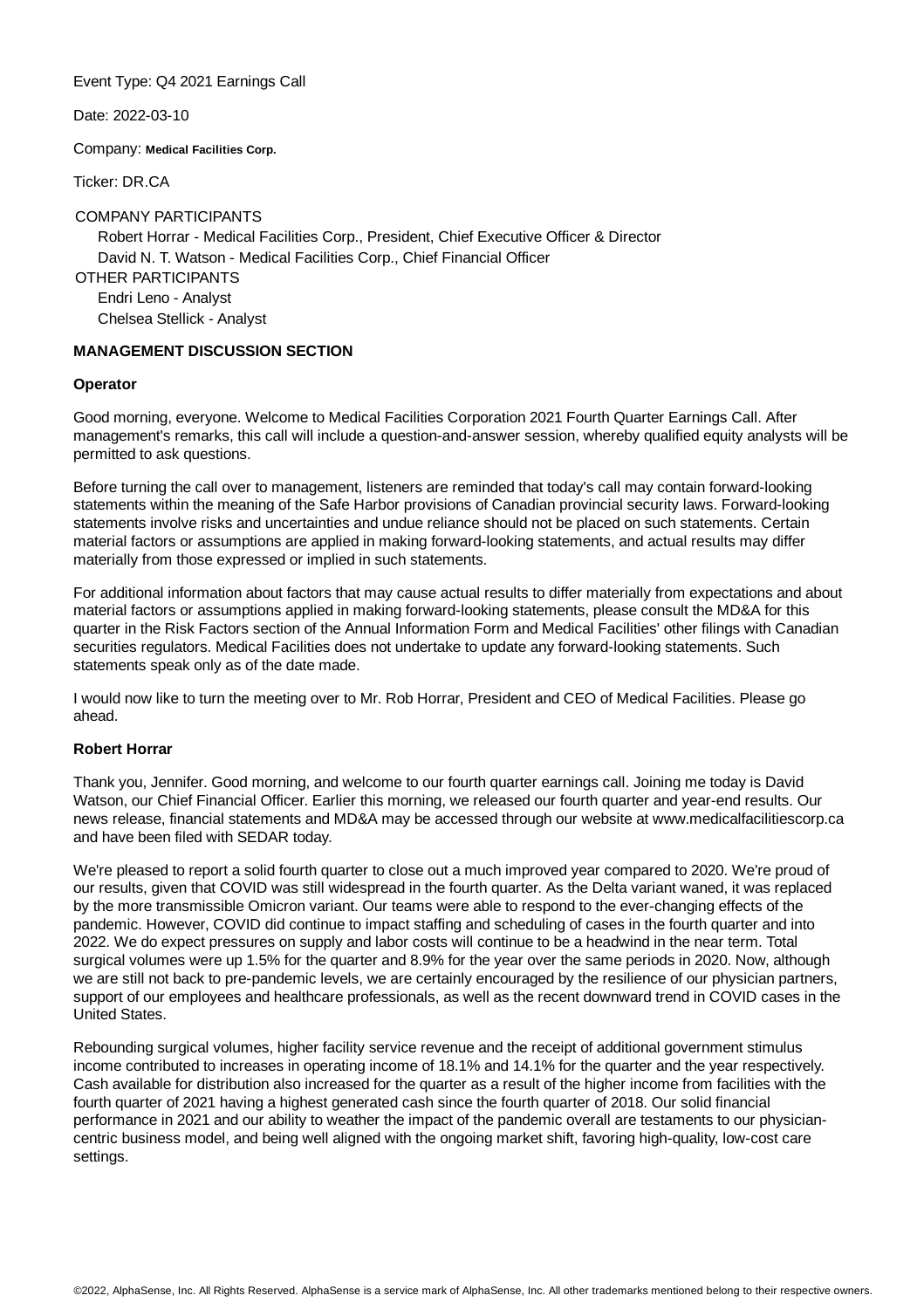Our much improved cash flow performance and our strong financial position, we're confident in our ability to navigate challenges that lie ahead, while meeting our capital allocation goals, which include delivering shareholder returns through competitive dividends and share repurchases. Last quarter, we announced a 15% increase in our quarterly dividend, which commenced in the fourth quarter. At the same time, we announced our intent at subsequently the approval and implementation of a normal course issuer bid.

During the fourth quarter, we repurchased 310,000 common shares for a total consideration of \$2.1 million from the open market. And today, we announced the TSX accepted our amendment to expand the normal course issuer bid, which will allow us to purchase up to 10% of our issued and outstanding common shares. In 2022, we remain committed to increasing shareholder value by focusing on responsible growth. In terms of organic growth, we are focused on expanding our existing facilities, like the expansion in Arkansas Surgical Hospital in 2021, as well as through the recruitment of new physicians. We additionally invested in robotics, adding five new systems companywide in the past year. Looking ahead, we will also continue to leverage our existing network to explore opportunities to create de novo ASCs, while remaining open to the right acquisition opportunities.

With that, I would like to turn the call over to David to review our financial results for the quarter. David?

#### **David N. T. Watson**

Thanks, Rob, and good morning, everyone. I will discuss our financial performance for the quarter and provide an update on our balance sheet and liquidity. I would also like to remind everyone that all dollar amounts expressed in today's call are in US dollars unless stated otherwise.

Looking at our top line, facility service revenue for the quarter increased 3.3% to \$110.7 million, compared to the same period in 2020. As Rob mentioned, our case volumes were up 1.5% from the same quarter last year. And although inpatient cases declined 21%, outpatient cases were up 5%, and observation cases increased by 31%. We recognized a further \$5.7 million in government stimulus income during the quarter, resulting in total revenue and other income of \$116.4 million, with an increase of 6.3% compared to Q4 2020.

Consolidated income from operations increased 18.1% to \$25.5 million for the quarter. The increase was attributable to the higher facility service revenue and the higher government stimulus income during the period. EBITDA for the quarter was \$32 million or 27.4% of revenue, compared to \$28.4 million or 26% of revenue in the fourth quarter of 2020. During the quarter, we generated cash available for distribution totaling CAD 14.7 million, resulting in a payout ratio of 16.9% versus 21.5% in Q4 2020.

We finished the year with a strong balance sheet and improved financial flexibility. As of December 31st, we had consolidated net working capital of \$67.4 million, including \$61 million of cash and equivalents. This compares to working capital of \$45 million, including cash and equivalents of \$66.2 million at the end of 2020. Total cash includes \$15.2 million of Medicare advances, which will be recouped by year-end. Year-end balance in our corporate line of credit was \$26 million. Inclusive of lease liabilities, our net debt to equity stands at 0.44. Our leverage remains significantly lower than our US trading peers, and we are well-resourced to capitalize on both, growth opportunities and the return of capital to shareholders via dividend and NCIB program.

This concludes my financial review for the quarter. For additional detail on our financial results, including specific results for each facility, please refer to our MD&A.

With that, we would now like to open the line for questions. Jennifer?

## **QUESTION AND ANSWER SECTION**

#### **Operator**

Thank you. And we'll go first to Endri Leno with National Bank.

### **Analyst:**Endri Leno

**Question – Endri Leno:** Hey. Good morning. Thanks for taking my questions. I'll start with the first one. I have a few, but I'll go back in the line as well, I mean, if I ask too (08:15) many. But the first one is, Rob, you mentioned in your prepared comment that you're exploring de novo opportunities, as well as open to the right acquisition one, I wonder if you can talk a little bit about them, anything sort of in the short term or any color that you can give around that?

**Answer – Robert Horrar:** Sure. We do continue to work a fairly robust pipeline of opportunities. And we're not, of course, interested in distressed or turnaround types of situations. So, we had quite a fair amount of looks. Those include de novo and acquisition opportunities. And that's just, again, there's a little bit of noise with the pandemic and trying to get to real run rates and opportunities. But no, we've got a fairly robust opportunity look, it's just finding that right situation. Of course, we've talked about de novo (09:06) Germany, so.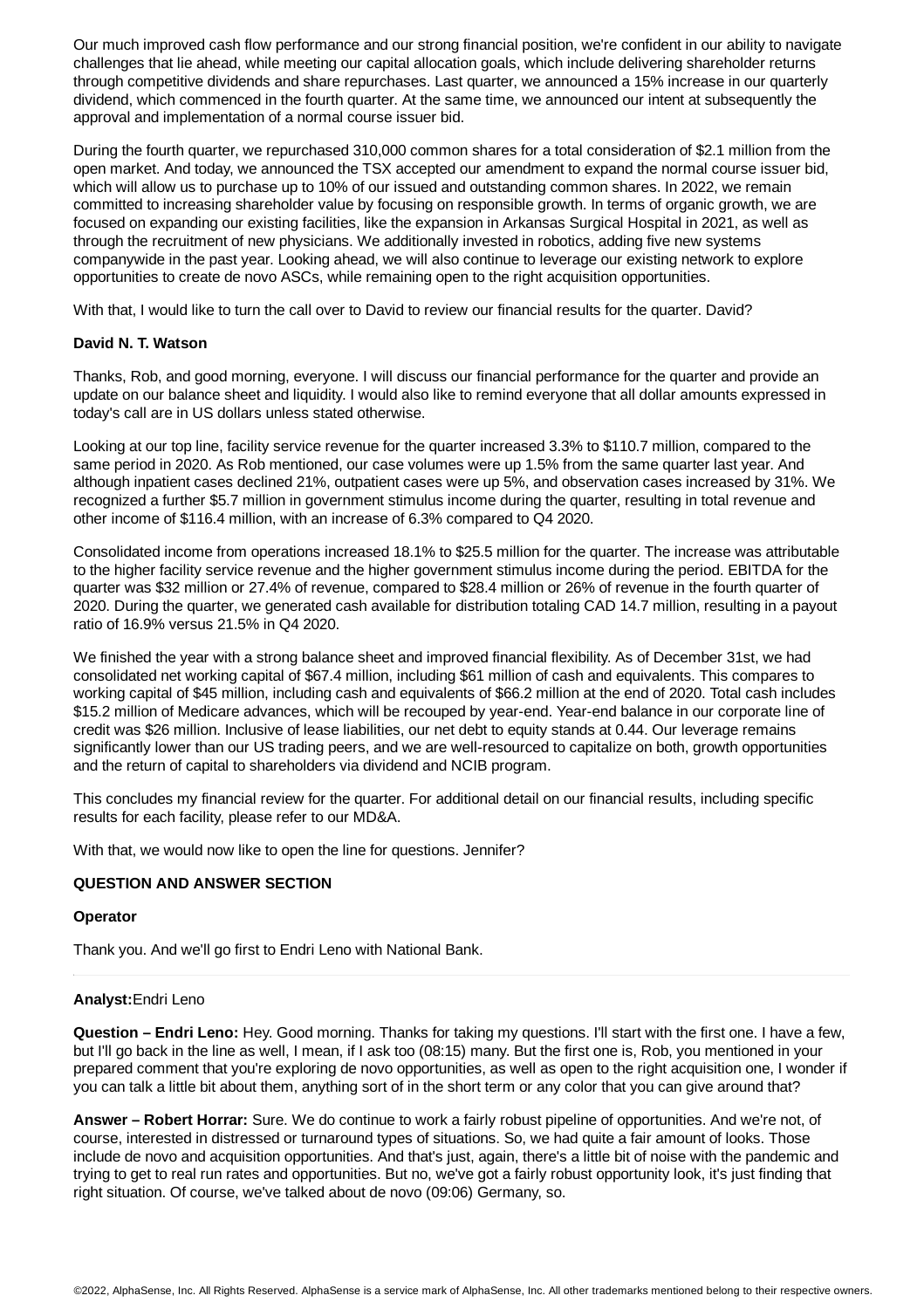**Question – Endri Leno:** Okay. Yeah, thank you for that. And (09:15) of growth and more a bit of focus on the organic side, you completed the expansion in Arkansas, and congrats for that. When do you think it's fully ramped up in terms of producing and contributing to results?

**Answer – Robert Horrar:** Well, I mean, sort of in terms of the operating rooms, they're open and available, and they were in the fourth quarter. I think, for the most part, we've said, there's no barriers to that. Facilities continue to recruit. We've added robotics. We've got new physicians, new capacity. So it's ready to go and receive volumes for the year.

**Question – Endri Leno:** Okay, okay. Thank you. And one more for me, and then I'll jump in the queue. But you mentioned that you were still below 2019. So, two questions there. The first one, if you can quantify how much below or what percentage of 2019 you are? And the second part to that is that why do you think it's persistent, even towards the end of the year, and how do you think it develops in 2022?

**Answer – Robert Horrar:** Yeah. We talked about the fact that we had really a twin surge starting with Delta, and then replaced by Omicron and COVID continues to be the story here. We're mid-single-digit around – in terms of variants to 2019 volumes, around 6% below that. That, where we think a base run rate is. And it's improved since last year, but we'll still see that and we expect it to normalize again further this year, barring any other variants and surges on the COVID front.

**Question – Endri Leno:** Okay. Thank you. I'll get back in the queue. Thanks.

**Answer – Robert Horrar:** Okay. Thanks, Endri.

## **Operator**

We'll take our next question from Chelsea Stellick with IA Capital Markets.

# **Analyst:**Chelsea Stellick

**Question – Chelsea Stellick:** Hi. Good morning. Congratulations on the quarter. Just two questions for me. The main one being, just looking for additional color on the Black Hills closure, just any color on that would be great?

**Answer – Robert Horrar:** Are you talking about the urgent care?

**Question – Chelsea Stellick:** Yeah.

**Answer – Robert Horrar:** Yeah. So, in that market, we operate four urgent cares in a wider service area. And this particular urgent care, it's part of a larger outreach strategy. And so, the urgent care portion, not necessarily the outreach offices just was underperforming. And so, we decided to close it and focus the volumes on the others.

**Question – Chelsea Stellick:** Any material impact or likely not?

**Answer – Robert Horrar:** No.

**Question – Chelsea Stellick:** Okay. And my second question, just in terms of staffing shortages continuing, as you mentioned into the first quarter, what sort of impact will this have, I guess, in terms of magnitude compared to the fourth quarter? Obviously, the fourth quarter is seasonally stronger than Q1, so any offset in that?

**Answer – Robert Horrar:** Yeah. Luckily, we have a high retention in our staffing, and that's a secret ingredient to our success. So there's two parts to that, really. The (12:53) to retain staff in light of the shortages and competition has been an increase of cost, and it resulted in some retention bonuses and shift differential types of payments, which is a little bit of a headwind. Second has been, one, really more of absenteeism around COVID, which we saw at the very end of the fourth quarter and into the first quarter. So, we've been lucky to retain that and not have to use extraordinarily expensive contract labor. So, we do expect that that was going to continue into this year. We're not alone in that headwind, and is not limited to our geographies. It's fairly a national phenomenon. We're not going to put a figure to that. We do expect that we'll – hopefully to normalize it to more sort of the end of the year.

**Question – Chelsea Stellick:** Okay. Perfect. Thank you so much. I'll jump back in the queue.

### **Operator**

We'll go back to Endri Leno with National Bank.

**Analyst:**Endri Leno